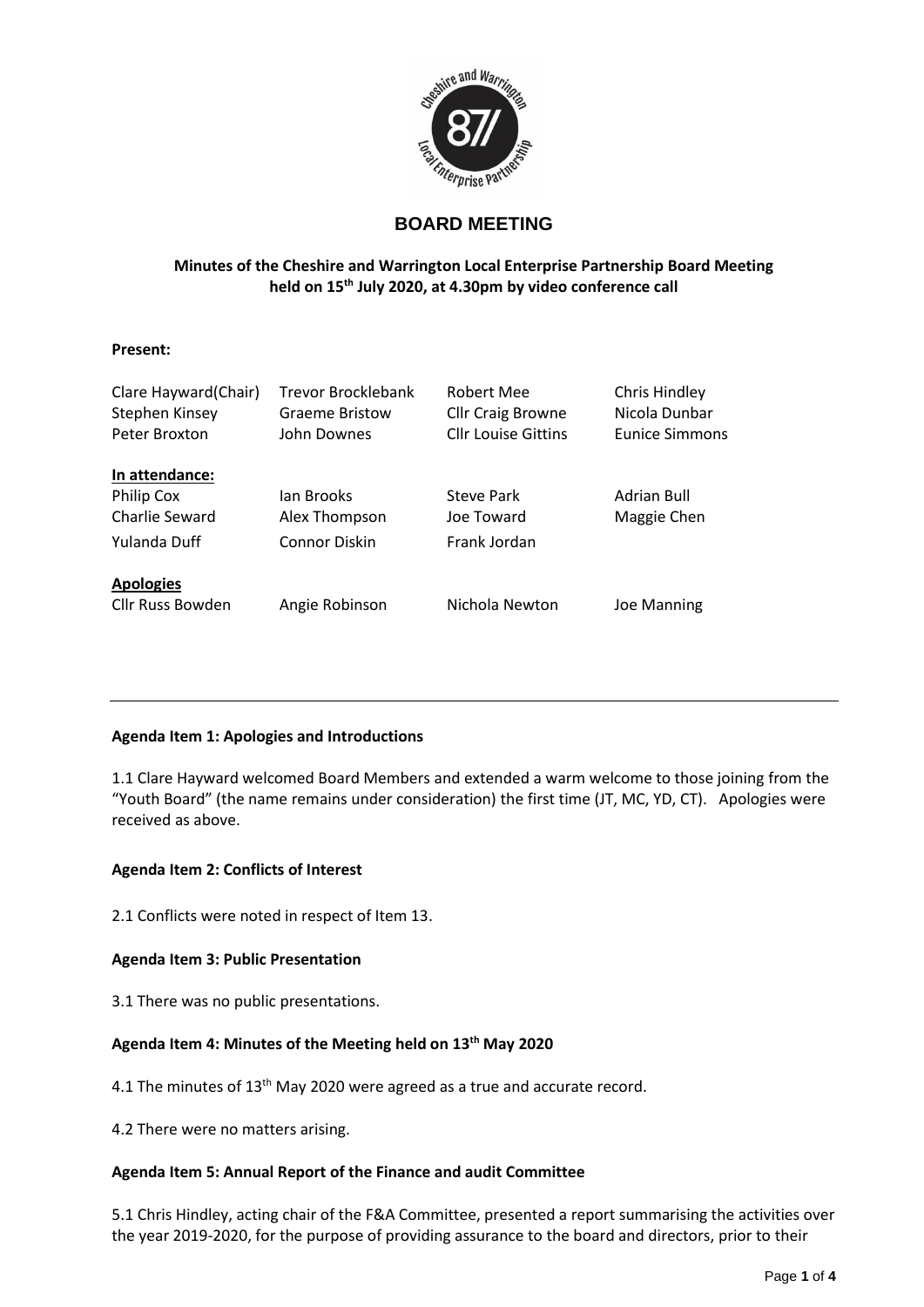considering Item 6 on the agenda. In approving the annual accounts, directors' declare they have fulfilled their responsibilities toward the company, its' solvency and for the preparation of the accounts, and the work of the F&A committee helps ensure that these responsibilities are collectively discharged.

5.2 The Board approved the report.

# **Agenda Item 6: Approval of the Annual Report and Accounts**

6.1 Ian Brooks presented the annual report and accounts for the year ended  $31<sup>st</sup>$  March 2020, highlighting that the external auditors have given an unqualified opinion, and that the accounts represented a true and fair reflection of the company financial position.

6.2 Attention was drawn to a requirement on all companies to consider the impact of Covid-19 and that the company would remain solvent for the foreseeable future. The LEP is a public funded organisation and its funding in the short to medium term has not been materially impacted.

6.3 In summary, the turnover of the LEP had grown to £3.3M from £2.2M, and the company reported a small surplus of £26k. Growth had largely come from delivery programmes such as NP11, the "Pledge", and the Growth and Skills Hub which are now included for the full year. The inclusion of those programmes had doubled the staff numbers from 13 to 26, posts who are often part time. Hence the increase in the number of staff posts, does not result in a proportionate increase in the wages bill.

6.4 In response to a question from GB, IB explained there is no requirement for the LEP to consolidate Marketing Cheshire which prepares its own set of annual accounts. The LEP liability as the sole member of Marketing Cheshire is limited to £1, which is shown as an investment within the LEP accounts. AB confirmed that the Finance and Audit Committee of Marketing Cheshire had received and approved its annual report and accounts, the day before this board meeting. The accounts were also unqualified.

6.5 TB asked why the section for risks was not fuller, when other (larger) organisations provide deeper analysis. IB explained that the size of the LEP placed no requirement on small companies for full disclosure within the report but that risks were routinely reviewed by the executive, and by both P&I and the Finance and Audit committees. It was agreed to bring the risk register to a future board meeting.

#### ACTION: IB

6.6 PC reminded board members that the LEP role and responsibilities extend to investing, on average, around £30M per annum, and that the item under discussion referred to the accounts of the operational company for the LEP. The bulk of investment funds are held by Cheshire East Borough Council, the Accountable Body, on behalf of the LEP, and the accounts constitute a relatively small proportion of the financial resources at the disposal of the LEP.

6.7 RM identified that some of the figures in the directors' report needed updating, and subject to those changes being made, Clare Hayward asked board member to show their agreement to the approval of Annual Report and Accounts. Approval was duly given and IB will arrange signatures accordingly.

# **Agenda Item 7: Chief Executive's Report**

7.1 Philip Cox presented his report highlighting the Chancellor's recent announcement to fund a significant number of job placements particularly for young people. The challenge will now be to create opportunities with businesses in sufficient numbers to meet the Government commitment.

7.2 PC reported that the structure set up in response to Covid-19 was shifting emphasis. The Strategic Command Cell, which had focussed on the immediate health crisis and associated issues, was reducing levels of activity, but would re-invigorate should a second wave of Covid cases appear. Work on the economic impact was continuing at pace.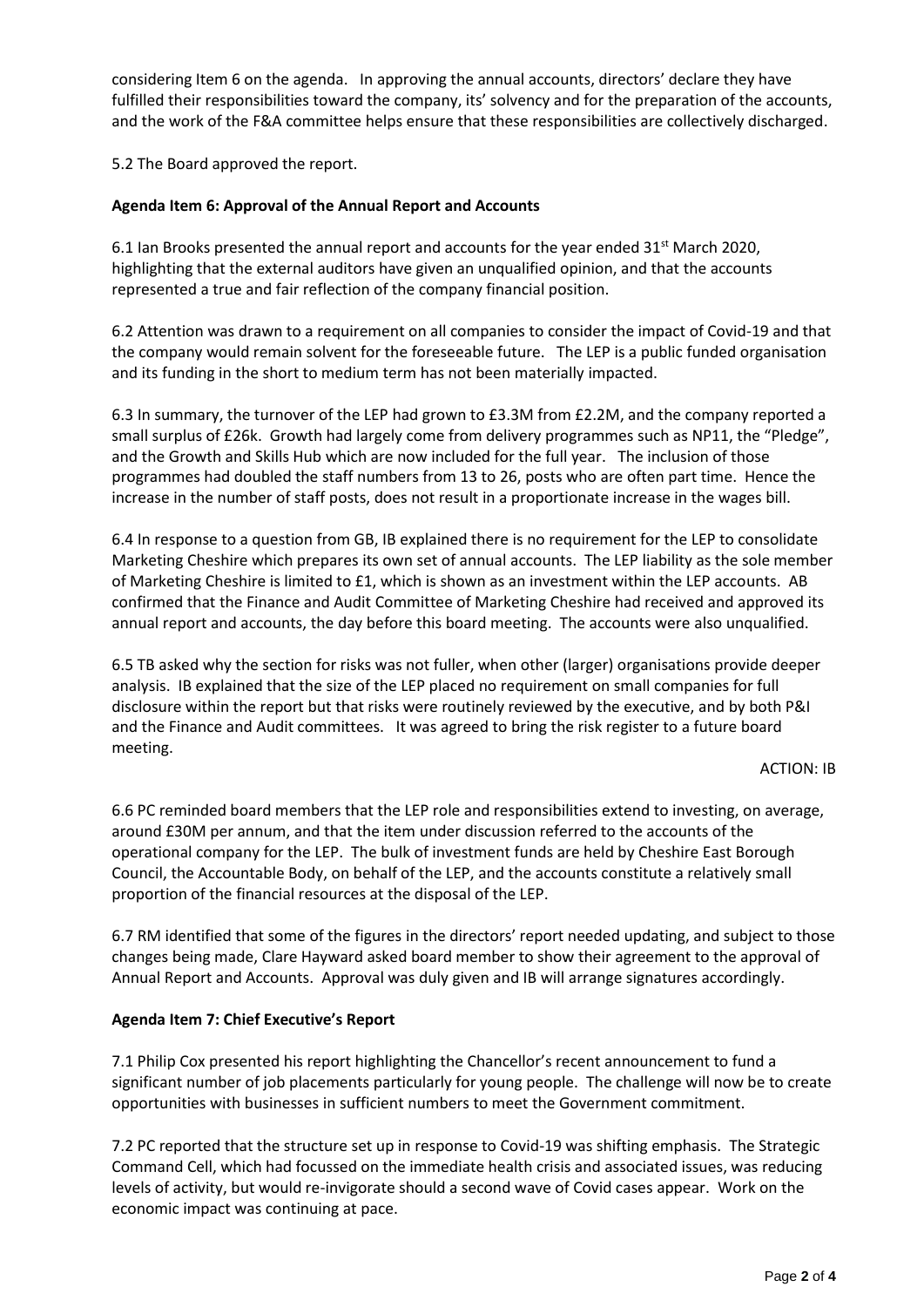7.3 Cheshire and Warrington's recent bid for funding from the Get Building Fund had been signed off by the Secretary of State, the projects and funding would be discussed in more detail under item 13.

7.4 ES added that further to the involvement of the Dean of the Business School, greater impetus was being provided to drive up volumes for the Accelerate programme.

7.5 The board recognised the broad scope of initiatives in which LEP and Marketing Cheshire staff have been engaged over the past few months and, with Catherine Walker, soon to move on from her post as Director of Communications, extended thanks to her and the marketing team.

# **Agenda Item 8: LEP Purpose, Vision and Strategy**

8.1 With consensus built previously around the sub-region's ambition to be the healthiest, most sustainable, most inclusive and fastest growing economy, Clare Hayward led a discussion focussed on measures and Key Performance indicators which might be used to track progress. To support the discussion, a draft slide exploring possible KPIs was presented.

8.2 The board was keen to ensure that in setting KPIs, the following points were taken into consideration:

- a strong link was made between health of the population and economic prosperity,
- that mental health was identified separately
- that sustainability encompasses more than decarbonisation,
- while inward investment to boosts jobs would be important in coming months and years, the LEP should be prepared to trade off, for the better good, jobs creation if those jobs were in carbon dependent sectors.
- Inclusivity includes access to good, fair jobs which narrow the economic divide between different socio-economic groups.
- Develop guidance to support decision making.

8.3 An underpinning "strapline" was discussed with broad consensus achieved to "Building a Better Future Together for Cheshire & Warrington".

8.4 The Board sub-groups will be reconvened to continue the discussion on suitable KPIs.

# **Agenda Item 9: Board Committees / Vacancies**

9.1 The paper setting out a review of board committees will require further discussion and development. Questions were raised about the proposal to include Digital Connectivity within the remit of the Local Transport Board on grounds including that the economic timescale of digital infrastructure is considerably shorter than that used for physical transport infrastructure.

9.2 Questions were also raised about the proposed remit of the Science Corridor and Innovation Board.

9.3 It was agreed to give the item further consideration outside the board.

ACTION: CH/PC

# **Agenda Item 10: Business Restructuring Grants**

10.1 The paper served to update the board on progress towards introducing a grants scheme, funded from Growing Places Fund, initially as a pilot to the value of £500k. The general purposes and principles of the scheme had already been discussed by the board.

10.2 Intelligence from the Growth Hub and other sources had refined the proposal such that grant applications would be between £1,000 to £5,000, with a minimum of 150 firms receiving support. Work had progressed on procuring an organisation to administer the programme, on the LEP's behalf, with Blue Orchid being the successful tender applicant.